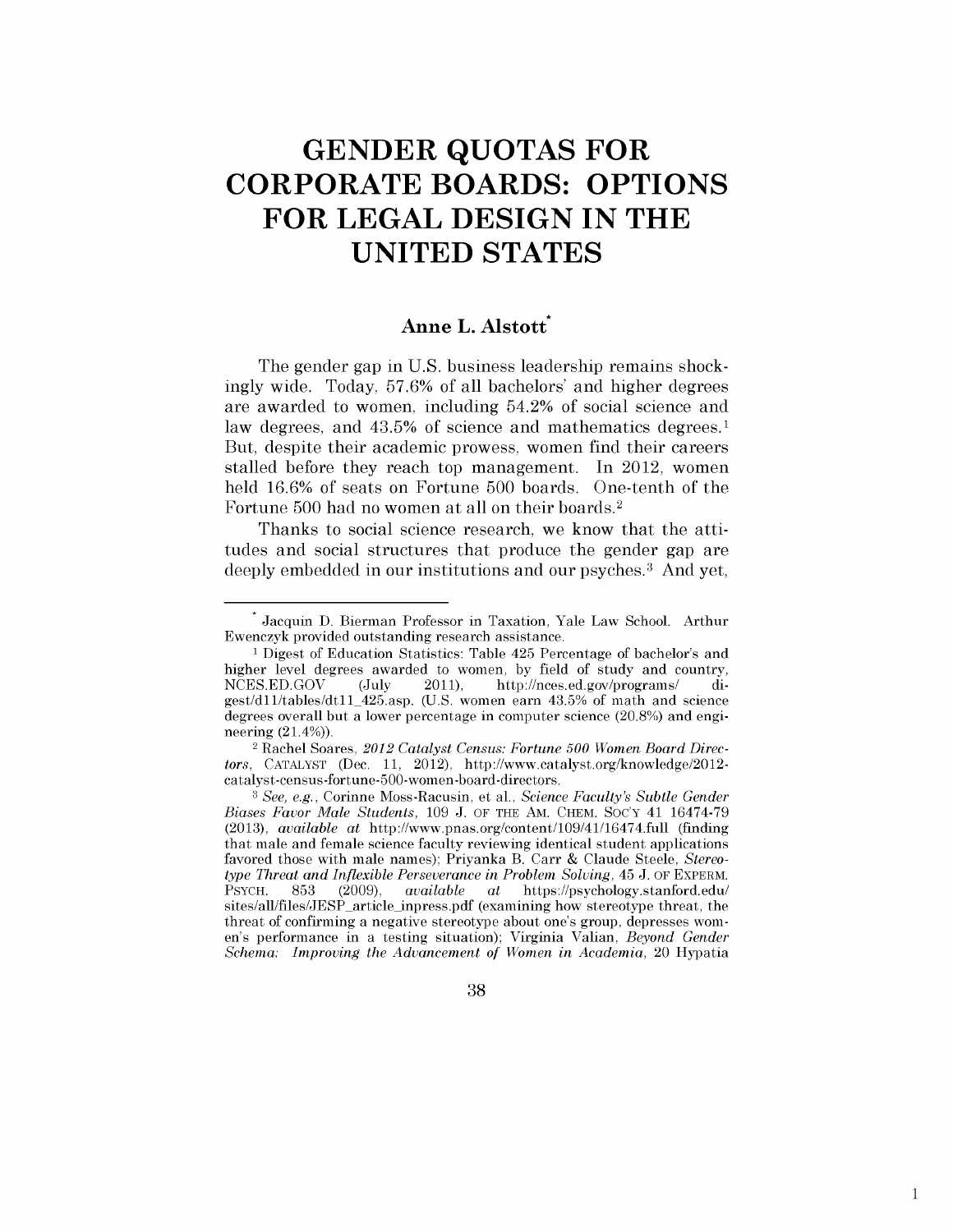traditional anti-discrimination law is not well-suited to detect or redress implicit bias and other subtle dynamics of discrimination.4

Recently, U.S. activists, scholars, and policy makers have turned their attention to one notable effort to address the gender gap in management: gender quotas for corporate boards of directors. Twelve European countries have pioneered quotas in this context. France, Italy, the Netherlands, Norway, and Belgium now have mandatory quotas ranging from 30%-40%. Spain, Germany, Denmark, Finland, Greece, Austria, and Slovenia have voluntary quotas, and Germany and the EU are considering legislation to mandate quotas. <sup>5</sup>

Gender quotas for corporate boards represent an intriguing option, even if the case for quotas is not airtight. The argument for gender quotas rests on a number of empirical propositions, all of which remain contested. Scholars cannot yet show definitively whether gender quotas shatter the glass ceiling or improve board decisionmaking or business performance. Indeed, critics worry that quotas could produce a backlash, if female appointees are tokens or if female directors are untrained or inexperienced, but these claims, too, await further empirical investigation.

What is certain, however, is that gender quotas represent the kind of structural change that could alter business practices that exclude women from leadership roles. Social psychology has demonstrated that gender discrimination flourishes when institutions allow actors to give free reign to stereotypes and to unconscious biases.<sup>6</sup> We now know that, to be effective, anti-discrimination measures must aim to alter business prac-

<sup>6</sup>*See* Kang, *supra* note 4.

<sup>(2005),</sup> *available at* http://maxweber.hunter.cuny.edu/psych/faculty /valian/docs/2005BeyoundGender.pdf (examining gender schemas and the accumulation of advantage). 4 *See* Jerry Kang & Mahzarin Banaji, *Fair Measures: A Behavioral Real-*

*ist Revision of 'Affirmative Action',* 94 CALIF. L. REV. 1063 (2006).

<sup>&</sup>lt;sup>5</sup> Women in economic decision-making in the EU: Progress report, EUR.<br>COMM'N: JUSTICE (2012). http://ec.europa.eu/justice/gender-(2012), http://ec.europa.eu/justice/gender-<br>df [hereinafter Women in Decisionequality/files/women-on-boards\_en.pdf [hereinafter *Women in Decision-Making];* see *also* WOMEN ON BOARDS, Gov.UK, https://www.gov.uk/government/uploads/system/uploads/attachment\_data/file /31480/11-745-women-on-boards.pdf (recommending that UK firms set targets for female board members and that UK rules should encourage disclosure of board composition).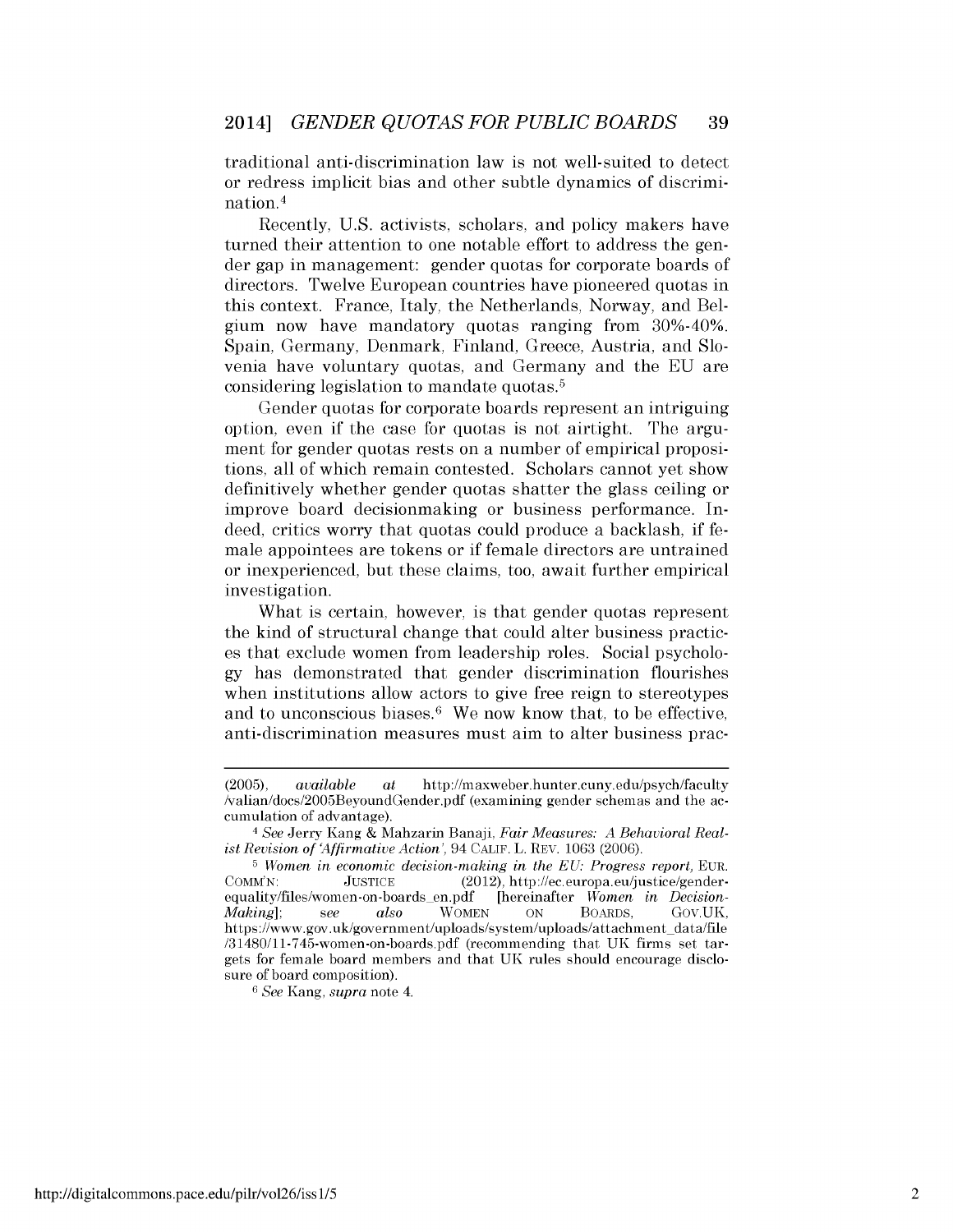tices to inform actors about these biases and to limit the effects of bias on hiring, promotion, and the distribution of rewards in the workplace and in society. <sup>7</sup>

Still, gender quotas may seem a cultural and legal oddity in the United States; a European transplant unlikely to take root here. Whether gender quotas violate the U.S. Constitution's Equal Protection Clause, for instance, is a serious issue. <sup>8</sup> But even if a quota could survive constitutional scrutiny, gender quotas for corporate boards seem to represent the kind of intrusive state regulation of business that our nation's laissez faire ideology seems to reject.<sup>9</sup> The United States is inhospitable to central planning and industrial policy, and its weak union infrastructure and hands-off corporate governance tradition would seem to offer no launching pad for gender quotas. American ideals of free markets, investor choice, and employment at will sit uneasily, to put it mildly, with the notion that the state should dictate to investors the gender of the decisionmakers entrusted with the management of their money.

But a closer look at U.S. institutions reveals that the cultural and legal mismatch is not as severe as it may first appear. In this paper, I suggest that gender quotas, if designed with sensitivity to exceptional U.S. institutions, could fit comfortably with U.S. law. To illustrate, I offer two examples: the role of taxation in U.S. business regulation, and the role of nonprofits in the economy.

Begin with the surprising degree to which the United States regulates business via the tax law. Despite many public statements (and academic studies) pronouncing the United States a laissez faire economy, the United States actually engages in heavy-handed and expensive regulation of business for social ends.<sup>10</sup> But for political and ideological reasons, the

<sup>7</sup>*Id.* 

s *See, e.g.,* Regents of the Univ. of California v. Bakke, 438 U.S. 265 (1978) (ruling that the use of racial quotas in the admission process of a public university was unconstitutional); Mississippi Univ. for Women v. Hogan, 458 U.S. 718 (1982) (striking down the women-only admissions policy of a state nursing school).

<sup>9</sup> On law and neoliberalism, see David Singh Grewal and Jedediah S. Purdy, *Introduction: Law and Neoliberalism*, J. L. & CONTEMP. PROBS. (forthcoming 2014), *available at* http://papers.ssrn.com/ sol3/papers.cfm?abstract\_id=2341068.

<sup>10</sup>*See* text accompanying notes 23-38.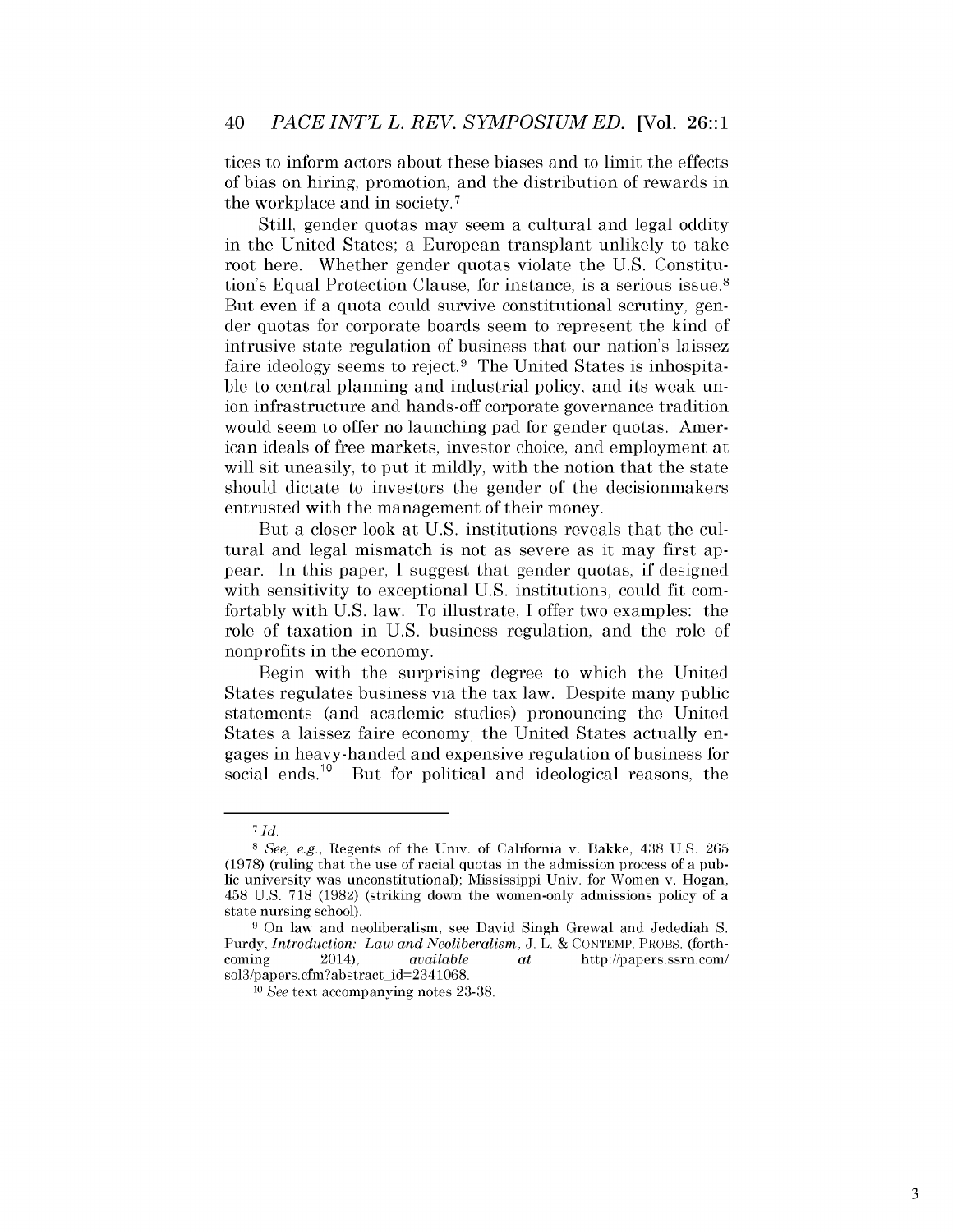United States builds its industrial policy into the federal income tax law. In other countries, the tax law is a relatively dry field, concerned mostly with revenue-raising. In the United States, by contrast, the state makes massive expenditures to further social and economic policy under the guise of "tax incentives." <sup>11</sup>

Once we understand how U.S. law structures its national industrial policy, we can begin to see how gender quotas might mesh with existing legal institutions. This article sketches how tax incentives and penalties, combined with securities disclosure rules, might constitute a quota regime-or backstop a regime enacted via anti-discrimination law. Tax and securities laws have several advantages over other options: they draw upon expertise that already exists in the corporate sector and the government, and they could foster publicity and public accountability.

A second design issue for the United States concerns the application of gender quotas to the nonprofit sector. The U.S. nonprofit sector is notably large, influential, and wellintegrated with business and government. Nonprofits include a huge portion of firms in the health care sector, as well as the vast majority of private educational institutions. Including some of the larger nonprofits in a gender quota could open pathways to leadership for women in academia and medicine as well as business. While tax incentives and securities disclosure rules would not automatically apply to nonprofits, careful design could extend the benefits of tax incentives to that sector as well.

#### I. GENDER QUOTAS AND U.S. BUSINESS REGULATION

Gender quotas have been justified on several grounds. First, and to my mind most persuasive, is the antidiscrimination rationale.<sup>12</sup> On this view, quotas attempt to alter business structures to pave the way for the integration of women into business leadership. If mandated, quotas would not only create positions for female leaders but would also render salient the issue of gender in business leadership and could help nudge businesses to construct pathways for the develop-

<sup>11</sup>*See* text accompanying notes 23-36. 12 *See, e.g.,* Women on Boards, *supra* note 5 at 17-18.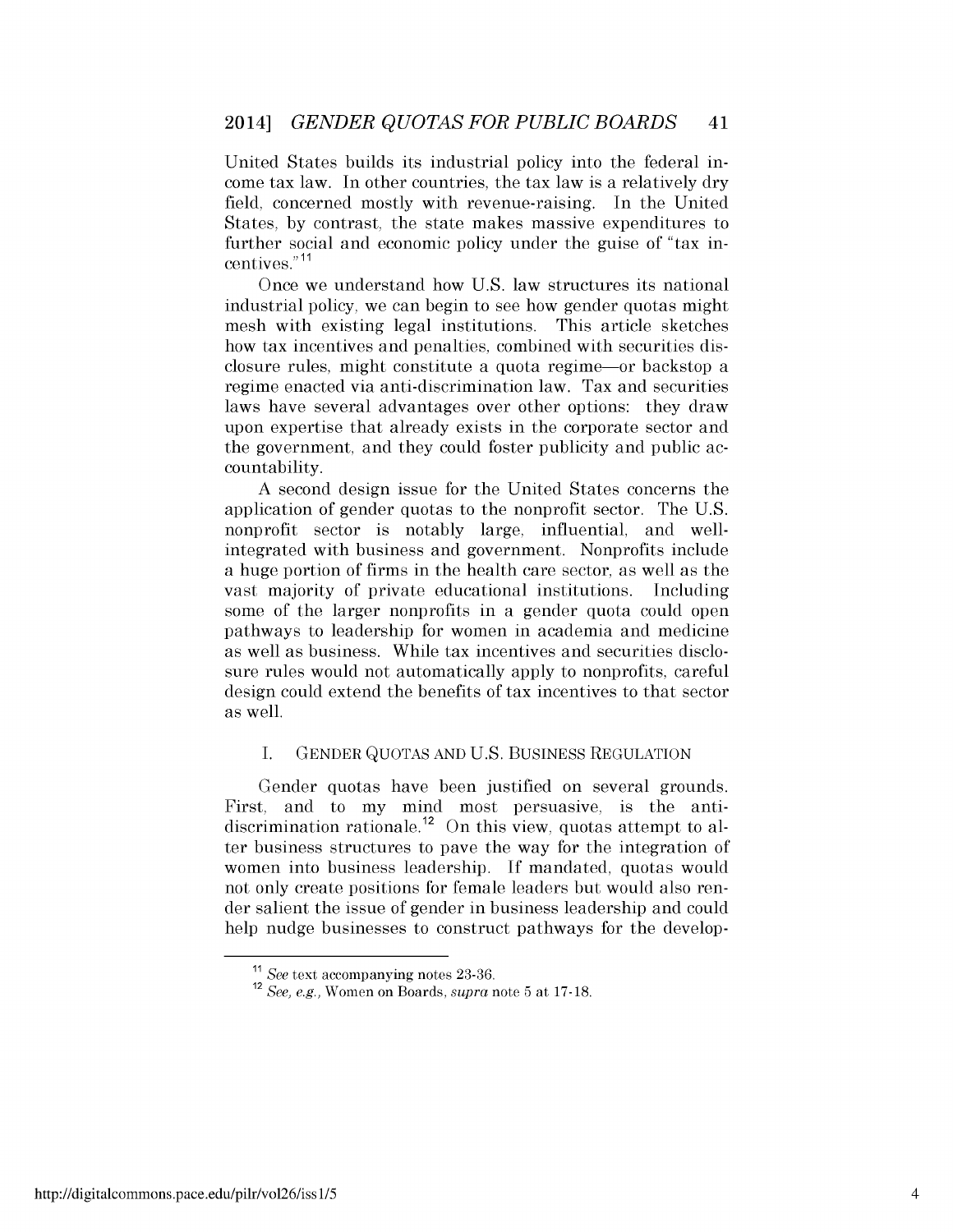ment of female leaders. 13

A second rationale for gender quotas has also become prominent in the public sphere: the claim is that quotas can improve business performance. For instance, an EU "Progress Report" on the situation of women in business noted that studies find that companies with a greater share of "women at top levels deliver strong organisational (sic) and financial performance."<sup>14</sup>

The empirical basis for the higher earnings claim is aggregate data showing that companies with higher percentages of female directors earned more, all else equal. 15 Researchers posit several pathways to better corporate performance. Female board members may better understand the experiences and needs of female workers and customers, for example.<sup>16</sup> Greater diversity among board members may combat the tendency toward groupthink. 17 And female board members may have distinctive preferences, exhibiting a longer-term perspective, greater reluctance to lay off workers, and greater attention to monitoring duties. 18

l3 For evidence, see, e.g., Beate Elstad & Gro Ladegard, *Women on Corporate Boards: Key Influencers or Tokens?, J. OF MGMT. & GOVERNANCE* (2010), *available at* http://papers.ssrn.com/sol3/papers. (2010), *available at* http ://papers.ssrn.com/sol3/papers. cfm?abstract\_id=1582368 (finding that greater percentages of women on boards correlate with women's perceived influence). 14 *Women in Decision-Making, supra* note 5, at 8.

l5 *See, e.g.,* Kevin Campbell & Antonio Minguez-Vera, *Gender Diversity in the Boardroom and Firm Financial Performance,* 83 J. Bus. ETHICS 435 (2008) (finding that greater gender diversity on boards increased firm values). *Cf* Vic Murray, Pat Bradshaw & Jacob Wolpin, *Women on Boards of Nonprofits: What Difference Do They Make?,* 6 NONPROFIT MGMT. & LEADERSHIP 241 (1996) (studying nonprofits in Canada and finding no effects of gender diversity on board effectiveness but positive effects on subjective satisfaction with the board's performance).

<sup>&</sup>lt;sup>16</sup> The organization 2020 Women on Boards highlights the representativeness claim on its website, noting that women have "different backgrounds, experiences, and perspectives" and implying that female directors can better represent female workers and customers. *Why Gender Diversity Matters,* 2020WOB.COM (2011), *available at*  http://www.2020wob.com/learn/why-gender-diversity-matters; *see also Women Decision Making, supra* note 5, at 7 (arguing that "[m]ore women in management can... provide a broader insight in economic behavior and consumers' choices").

<sup>&</sup>lt;sup>17</sup> *See Women in Decision-Making, supra* note 5, at 7 (arguing that a "diverse board of directors contributes to better performance because decisions are based on evaluating more alternatives compared to homogenous boards").

lS *See* David A Matsa & Amalia R. Miller, *A Female Style in Corporate*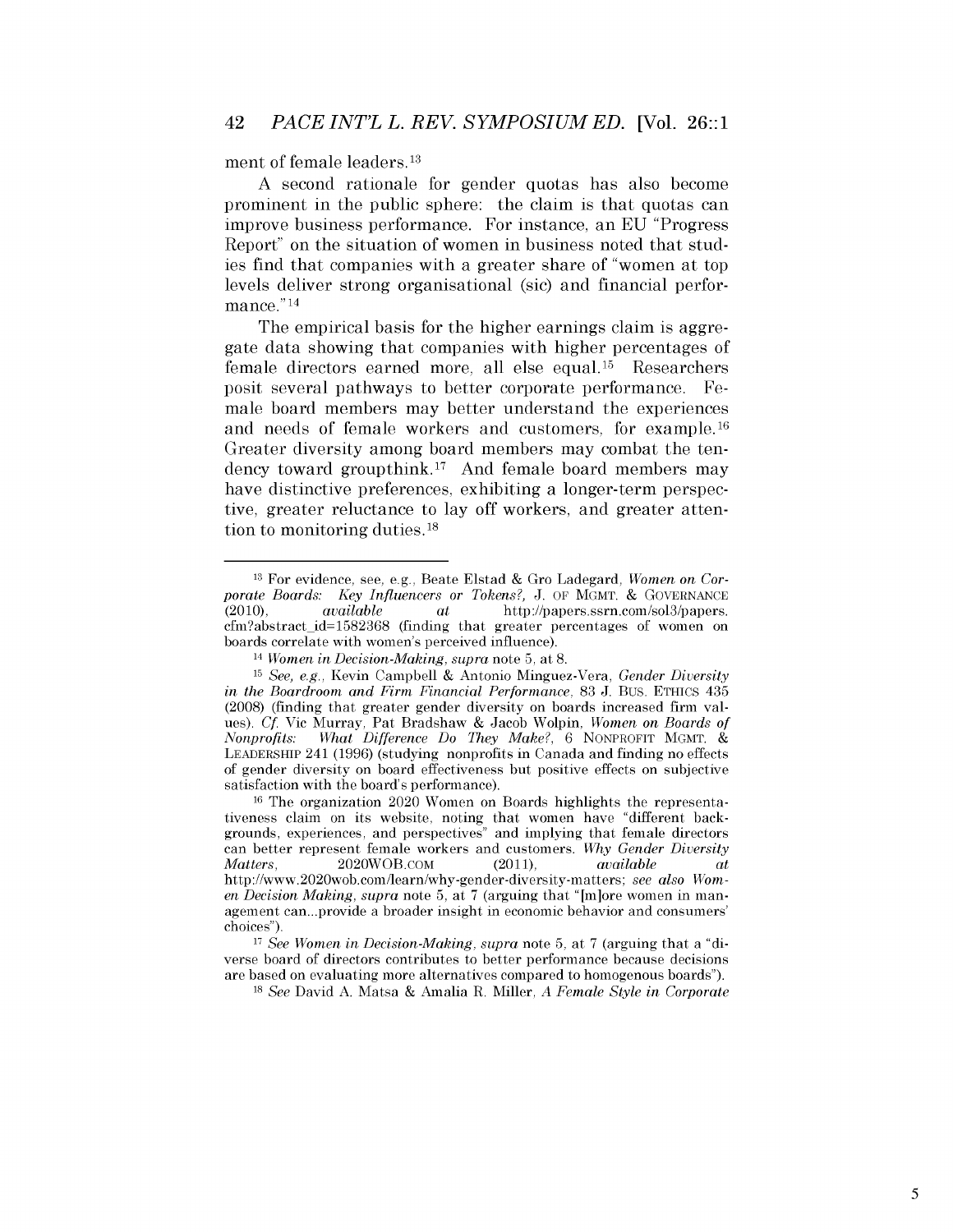Still, the claim that gender quotas improve corporate performance is less robust than some advocates admit. Some studies prove only that companies that *voluntarily* hire female directors perform well. It does not follow that companies forced to hire female directors would reap any benefits at all: indeed, a strong market-efficiency advocate would suppose that existing companies have optimized their mix of directors: those companies that have female directors are those that benefit from their presence, while those that do not have concluded that hiring women would reduce performance.

Indeed, some studies show that mandatory gender quotas lower share prices or earnings.<sup>19</sup> Kenneth Ahern and Amy Dittmar, for instance, found that Norway's gender quota resulted in immediate and lasting declines in stock prices. They infer that prior board selection had been made to maximize value. Ahern and Dittmar also found that the board quotas resulted in younger and less experienced boards.<sup>20</sup>

The mixed evidence does not, of course, put the matter to rest. One might argue, for example, that female directors' greater reluctance to lay off workers reflects a praiseworthy social orientation, even if profits and share prices fall. Another argument is that gender quotas may have short-term costs due to new female directors' inevitable inexperience (due to discrimination) but will produce long-term gains, despite the stock market's skepticism reflected in the price drop found by Ahern

*Leadership? Evidence from Quotas,* AM. ECON. J (2012), *available at*  http://papers.ssrn.com/sol3/papers.cfm?abstract\_id=1636047 (comparing firms affected and unaffected by Norway's 2006 gender quota, the authors find that firms affected by the mandate made fewer layoffs, increasing labor costs and reducing short-term profits); *see also* Renee B. Adams & Daniel Ferreira, *Women in the Boardroom and Their Impact on Governance and Performance* (2008), *available at*  http://papers.ssrn.com/sol3/papers.cfm?abstract\_id=1107721 (finding that female directors have better attendance records and join monitoring committees more readily; also finding that CEO compensation is more sensitive to stock performance when board have more gender diversity).

<sup>19</sup>*See, e.g.,* Adams & Ferreira, *supra* note 15; Matsa & Miller, *supra* note 15 (finding that firms affected by Norway's mandate had lower short-term profits).

<sup>20</sup> *See* Kenneth R. Ahern & Amy K. Dittmar, *The Changing of the Boards: The Impact on Firm Valuation of Mandated Female Board Representation,*  127 Q. J. Econ. 137 (2012), *available at* http://papers.ssrn.com/sol3 /papers.cfm ?abstract\_id=13644 70.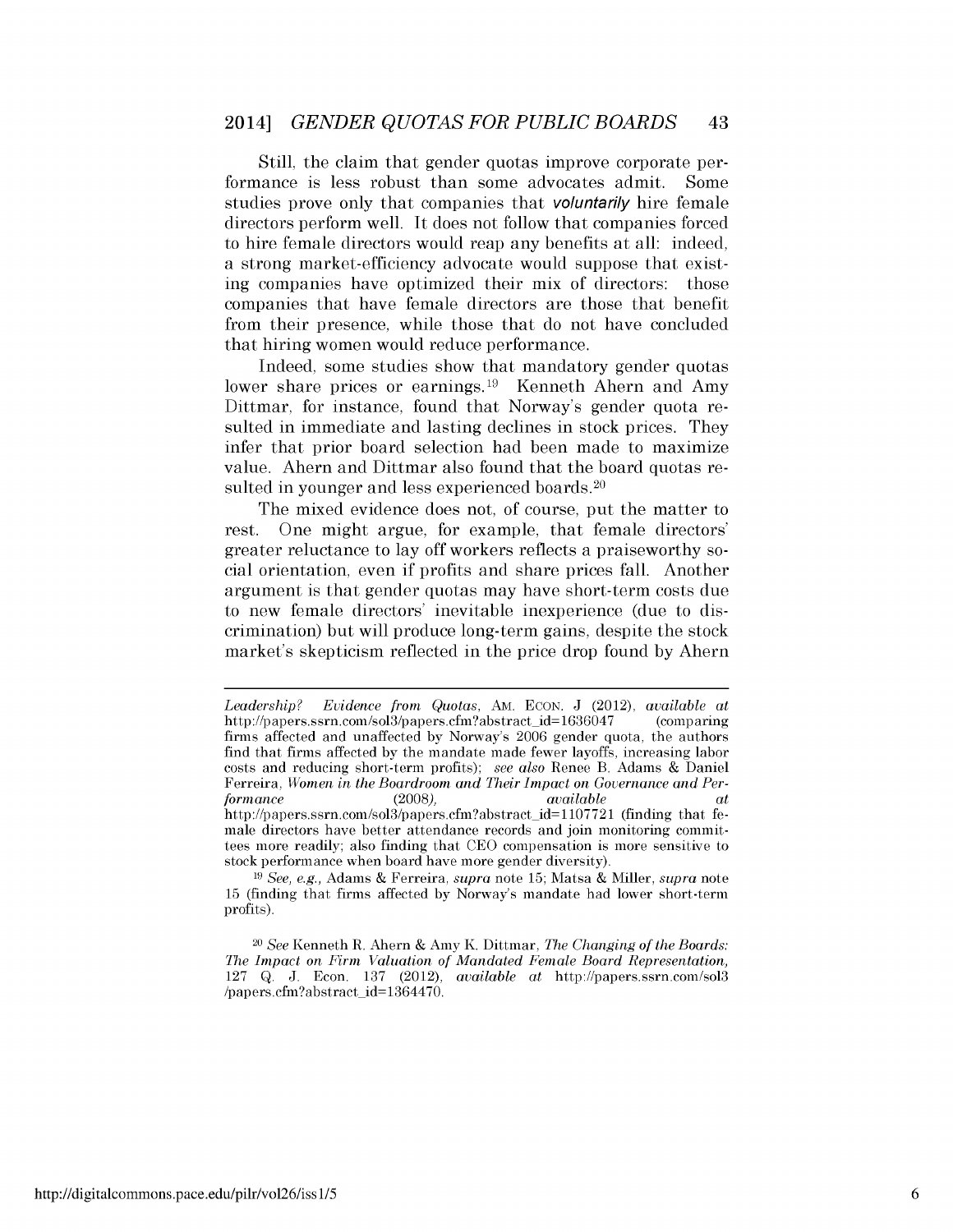and Dittmar. But the first claim is a normative proposition, and the second represents empirical speculation. The outcome of the argument awaits a fuller account of how corporations ought to make decisions on matters including layoffs and whether quotas improve performance in the long run.

While we wait for resolution of the unknown, we should take notice of a persistent objection: even if the higher earnings claim were empirically proved, gender quotas would still seem to fit uneasily with the laissez faire culture of business regulation in the United States.

U.S. law typically looks to the invisible hand of the marketplace to regulate business; the oft-repeated assertion is that the market is far better than the government at structuring business. Thus, a U.S.-trained legal economist might suppose that mandating gender quotas is unnecessary: firms that would benefit from greater female representation on boards would already have done so. Firms with lower gender ratios, conversely, must be those firms whose value is maximized without gender diversity. 21

By this stage in the debate, the deeper problem with gender quotas is evident: quotas sit uneasily with deeply-held beliefs (in the United States) about the role of government and law in regulating business. The United States (seemingly) tolerates little government regulation of business. Union representation has reached the vanishing point, and we lack the corporatist institutions that, in other countries, require capital owners regularly to come to the bargaining table to listen to the interests of other stakeholders.

State corporate law strongly illustrates the laissez faire cast of U.S. business law. The United States leaves to the states the primary responsibility for regulating corporate governance, initiating a well-known interstate competition for corporate charters. 22 States by and large have settled on corporate laws that permit wide latitude to investors and managers in structuring corporate rules: the model is "enabling rather

<sup>21</sup> This argument is distinct from the claim that markets will drive out discrimination: this argument essentially says that investors will optimize discrimination levels (which could be positive or zero) so as to maximize prof-

its. 22 *See generally* Roberto Romano, *The State Competition Debate in Corporate Law,* 8 CARDOZO L. REV. 709 (1987).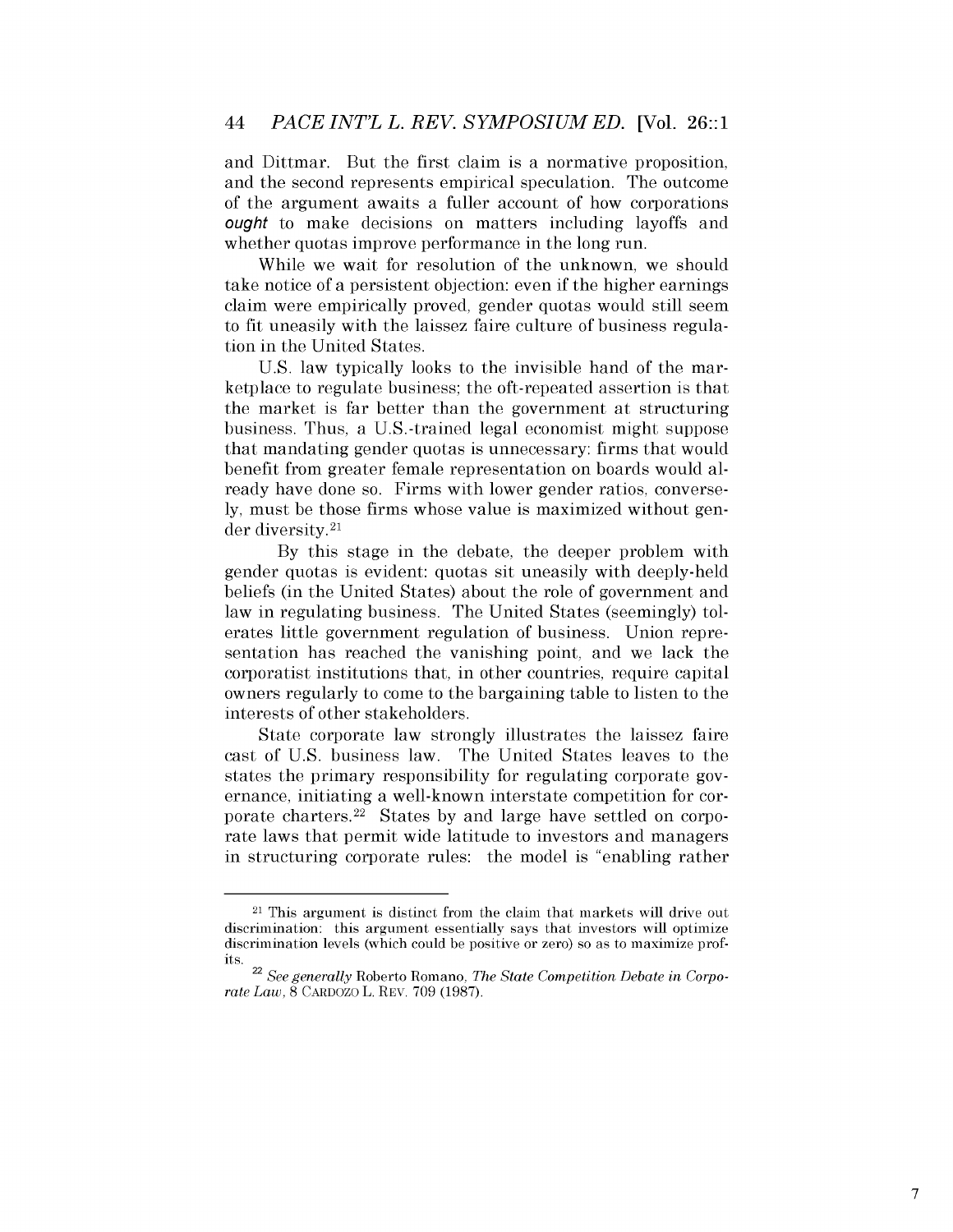than directory" in the service of economic efficiency.<sup>23</sup> It is far more efficient, advocates say, to rely on investors to police their own interests than to suppose that the government can do better. <sup>24</sup>

The United States does impose federal securities regulation, but the regime does not aim to regulate the terms of securities; it aims only to mandate disclosure of material facts to investors. 25 Even so, many large firms and large transactions are exempt, and even this degree of regulation has been controversial, with some legal scholars arguing that mandatory federal disclosure rules should be replaced either by market discipline or by competition among jurisdictions offering different securities law regimes. 26

For many legal readers, Exhibit A in the U.S. laissez faire system might be the recent Supreme Court decision in *Citizens United,* which equated corporate spending with individual free expression.<sup>27</sup> Corporations in the United States, it seems, have an inalienable right not only to hire and fire, but to spend their money as they choose, despite Congressional concern about the impact of corporate spending on the political process.

But despite the deep roots of laissez-faire thinking in U.S. business and academic circles, the law on the ground has a rather different cast. In fact, the United States regulates business pervasively-but distinctively-via tax penalties and subsidies and securities disclosure rules.

Begin with tax incentives and penalties, which are used in the United States more extensively than in Europe. Tax rules have key political advantages in the United States. They preserve the appearance of voluntarism (no company is *forced* to act in certain ways; they simply must pay higher taxes if they

<sup>23</sup> Frank H. Easterbrook, *The Race for the Bottom in Corporate Governance,* 95 VA. L. REV. 685, 688 (2009) ("Corporate law came to be enabling rather than directory in the United States because that serves investors' interest. . .. States that adopt inefficient regulation propel capital out of their jurisdictions").

<sup>24</sup>*Id.* 

 $^{25}$  THOMAS L. HAZEN  $\&$  DAVID L. RATNER, SECURITIES REGULATION IN A NUTSHELI 38 (2006).

<sup>&</sup>lt;sup>26</sup> Roberta Romano, *The Need for Competition in International Securities Regulation (Nt'l Bureau of Econ. Research, Working Paper No. 00-49, 2001), available at http://papers.ssrn.com/sol3/papers.cfm?abstract\_id=278728.* 

<sup>&</sup>lt;sup>27</sup> Citizens United v. Fed. Election Comm'n, 558 U.S. 310 (2010) (holding unconstitutional a federal law restricting corporate political spending).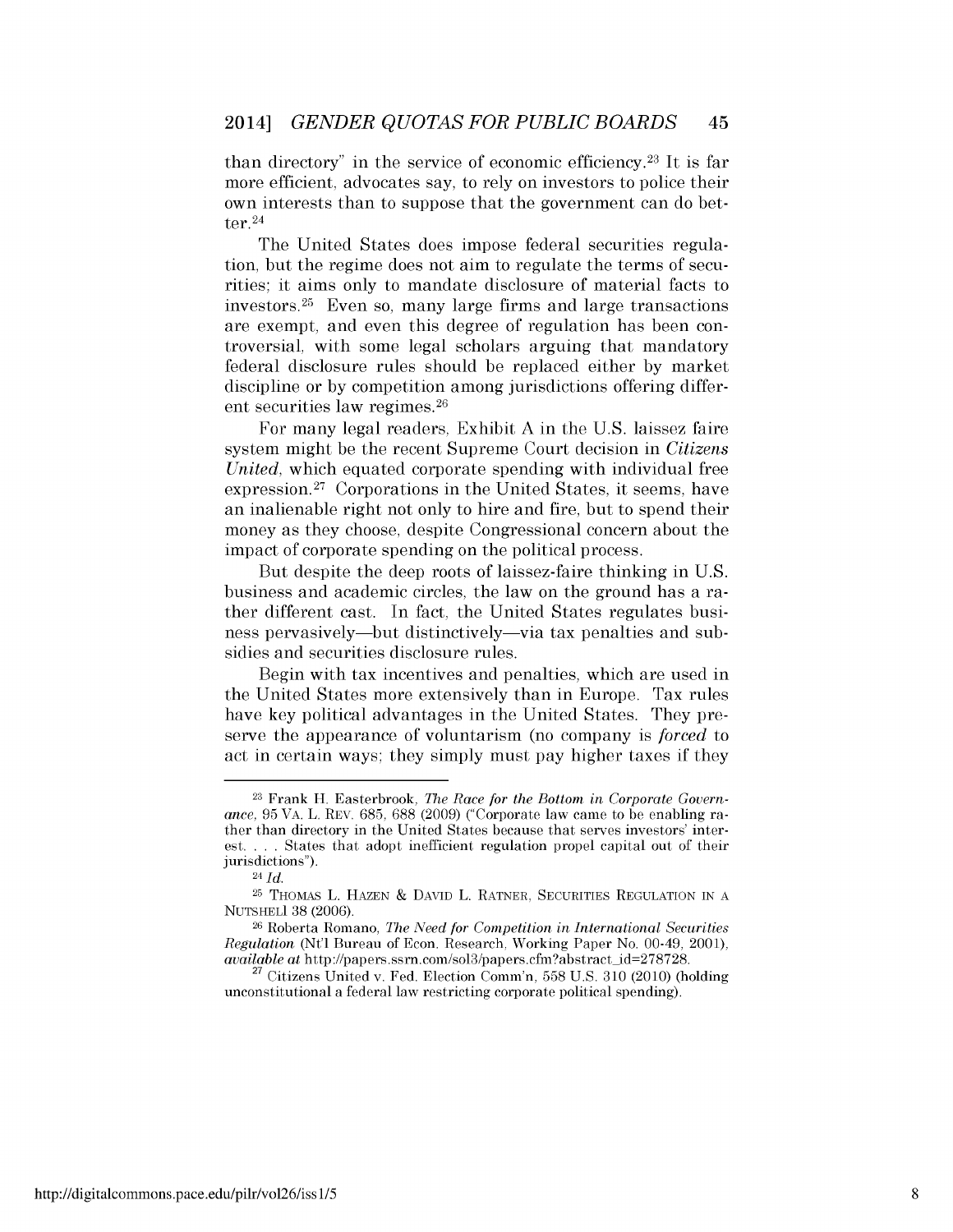choose one business plan over another). Regulation via tax also has the signal advantage of appearing to cut taxes for business. But, in fact, the tax system spends trillions of dollars of government money to shape business decisions and craft what amounts to an industrial policy for the United States.

This tax-based industrial policy is hidden from the ordinary citizen and even the ordinary non-specialist lawyer, behind the veil of technicalities of the tax law. However, scholars have long noted U.S. exceptionalism in the use of tax law for social-welfare tasks (like subsidizing health care) and business subsidies.<sup>28</sup> Moreover, the business sector is in on the secret: firms, especially large ones, typically pay considerable attention to tax planning, and the dollars at stake are large. Table 1 shows that tax expenditures are roughly 150% the size of the defense budget and 160% the size of domestic discretionary spending.

| Tax expenditures                                   | \$1.08 trillion |
|----------------------------------------------------|-----------------|
| Domestic discretionary spending                    | \$671 billion   |
| Defense spending                                   | \$744 billion   |
| Income tax revenue (individual $+$ cor-<br>porate) | \$1.4 trillion  |

*Table 1. U.S. Budget Comparisons, FY 2011* 29

Consider just a few examples. In fiscal years 2011-15, the federal government will spend hundreds of billions of dollars to

<sup>28</sup> *See e.g.,* STANLEY SURREY, PATHWAYS TO TAX REFORM (1973); JACOB HACKER, THE DIVIDED WELFARE STATE: THE BATTLE OVER PUBLIC AND PRIVATE SOCIAL BENEFITS IN THE UNITED STATES (2002); CHRISTOPHER HOWARD, THE HIDDEN WELFARE STATE: TAX EXPENDITURES AND SOCIAL POLICY IN THE UNITED STATES (1999); CHRISTOPHER HOWARD, THE WELFARE STATE NOBODY KNOWS: DEBUNKING MYTHS ABOUT U.S. SOCIAL POLICY (2008).

<sup>&</sup>lt;sup>29</sup> Lily Batchelder & Eric Toder, *Government Spending Undercover*, *Spending Programs Administered by the IRS,* CTR. FOR AMER. PROGRESS (Apr. 2010)

http://www.urban.org/UploadedPDF/1001365\_undercover\_spending.pdf.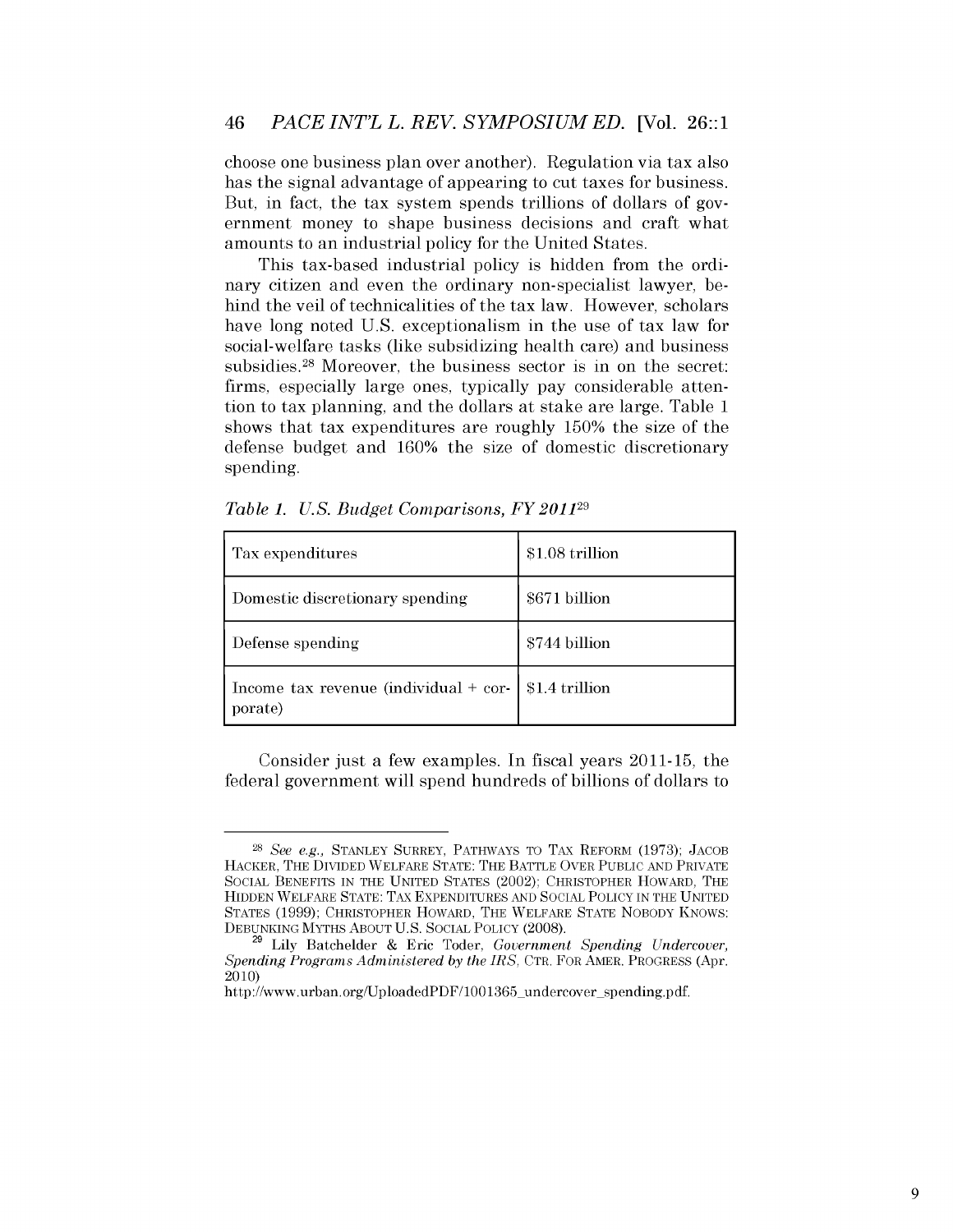subsidize multinational corporations,  $30$  the housing industry,  $31$ the oil industry,  $32$  and the stock market.  $33$  Some tax expenditures have an explicit social purpose. For example, the federal government deliberately underwrites alternative fuels, solar power, other clean energy, and electric cars. 34 Favored activities that prosper with tax dollars also include low-income housing, credit unions, and life insurance. 35 In addition, enormous subsidies funnel hundreds of billions of dollars every year to the health insurance and pension sectors. 36

The tax law also engages in substantive corporate governance regulation by penalizing corporate decisions deemed socially harmful. One provision, enacted when corporate CEO salaries skyrocketed in the 1980s and early 1990s, limits deductible compensation for top executives to \$1 million unless certain good-governance procedures are followed. These provisions include linking pay to performance and requiring approval by outside directors and shareholders. 37 Congress lowered that limit to \$500,000 in 2008 for companies receiving TARP relief. 38 These tax rules have been widely criticized. Critics worry that boards rubber-stamp executive compensation and that stock options and other incentive compensation create new management pathologies as executives seek to manage stock prices to improve their own pay. 39 Still, for present purposes

32 *Id.* at 37 (according to the JCT, just one tax benefit for the oil industry, the deduction for income attributable to domestic production, will cost \$72.1 billion over the five-year period).

<sup>36</sup>*Id.* at 40-42.

<sup>39</sup>*See e.g.,* Simon C.Y. Wong, *Uses and Limits of Conventional Corporate Governance Instruments: Analysis and Guidance for Reform - Part 1, Private* 

<sup>30</sup> The JCT estimates that the deferral of U.S. tax on foreign income costs \$87 billion over those five years; *see* JOINT COMM. ON TAXATION, 112TH CONG., ESTIMATES OF FEDERAL TAX EXPENDITURES FOR FISCAL YEARS 2011-2015 32 (Comm. Print 2012).

<sup>&</sup>lt;sup>31</sup> *Id.* at 36 (the JCT estimates that the home mortgage interest deduction, the deduction for property taxes, and the exclusion of capital gains on home sales will cost \$704.4 billion over the five-year period. Economists believe that much of the value of these provisions is captured by the real estate industry, including brokers, mortgage lenders, and home builders).

<sup>33</sup>*Id.* at 37 (reduced tax rates for capital gains and dividends benefit the stock market and companies that issue stock; they also benefit real estate. The tax expenditure for 2011-2015 is \$456.6 billion).

<sup>34</sup> *Id.* at 33-34.

<sup>35</sup>*Id.* at 36, 38.

<sup>37</sup>I.RC.§ 162(m) (2011).

<sup>38</sup>*See* I.RC.§ 162(m)(5) (2011).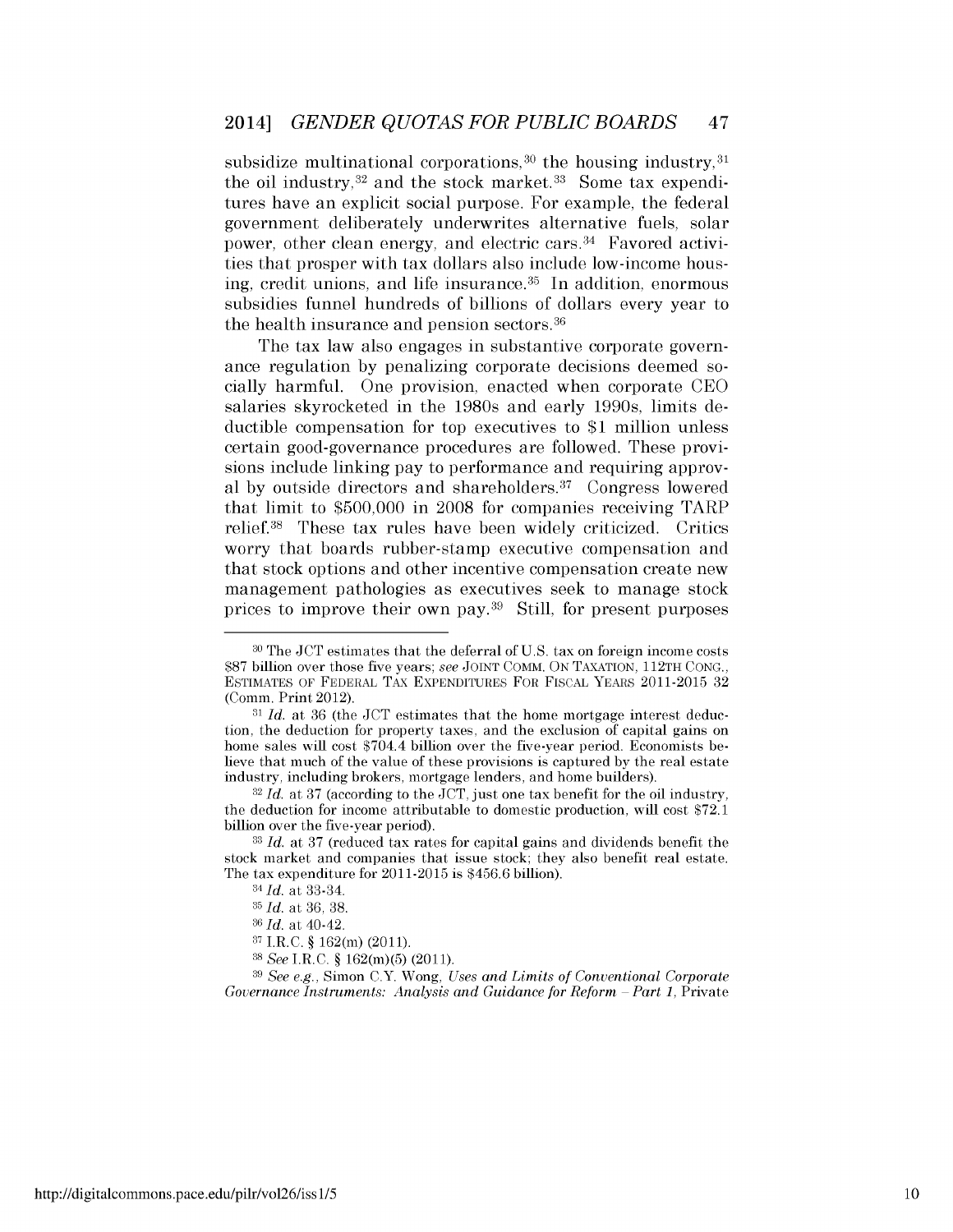the point is not that Internal Revenue Code (IRC) section 162(m) is exemplary policy; rather, the point is just that Congress has used the tax law to regulate corporate executive pay.

The tax law also regulates business practices in other ways. The law penalizes illegal bribes, kickbacks, and expenditures on lobbying, for instance, adding a tax penalty on top of legal penalties for ordinary fines and antitrust treble damages. 40

Some of the most extensive and explicit business regulation in the tax code applies to nonprofit organizations. IRC Section 501(c) grants an income tax exemption to a wide variety of entities in the health-care, education, religious, and philanthropic sectors. 41 In return for tax exemption, these entities must comply with a host of substantive governance rules. Charities, for example, may not engage in political campaigning, nonprofit hospitals must provide charity care to the indigent, and universities (along with other charities) may not earn more than a **de minimis** amount of income from commercial activities unrelated to their exempt purpose. <sup>42</sup>

In recent years, securities regulation has taken on a more activist coloration as well. Controversially, the Sarbanes-Oxley Act of 2002 engages in substantive corporate governance, including measures governing board responsibilities and increased management accountability for financial disclosures. 43 In 2010, the SEC issued rules requiring firms to disclose board members' qualifications and (as discussed later in this paper) to disclose board diversity policies as well. <sup>44</sup>

<sup>44</sup> Proxy Disclosure Enhancements, Sec. Act Rel. No. 33-9089, Sec. Exch. Act Rel. No. 34-61175, Inv. Co. Act Rel. No. IC-29092, 2009 WL 4857389 (SEC Dec. 16, 2009). For discussion, *see* Thomas L. Hazen, *Diversity on Cor-*

Sector Opinion 14, INTL FIN. CORP. (June 30, 2009) *available at*  http ://www.ifc.org/wps/wcm/connect/216bbc0048a 7 e 724aa3 7 ef6060ad5911/GC GF+PSO+issue+ 14+6-30-09+screen.pdf?MOD=AJPERES (noting that board approval and incentive compensation do not heavily constrain management); Cristopher D. Jones, *The Million-Dollar Question: Has Congress Missed the Mark with I.R.C.* § *162(m) Compensation Deduction Caps?* (April 30, 2012), *available at* http://papers.ssrn.com/sol3/papers.cfm?abstract\_id =2048810.

<sup>40</sup> I.RC.§§ 162(c), (e)-(g) (2011). 41 I.RC. § 501(c)(3). 42 I.RC.§ 511-13. 43 HAZEN & RATNER, *supra* note 25, at 14; *cf,* Roberta Romano, *The Sarbanes-Oxley Act and the Making of Quack Corporate Governance* (Nat'l Bureau for Econ. Research, Working Paper 04-032, 2004), *available at*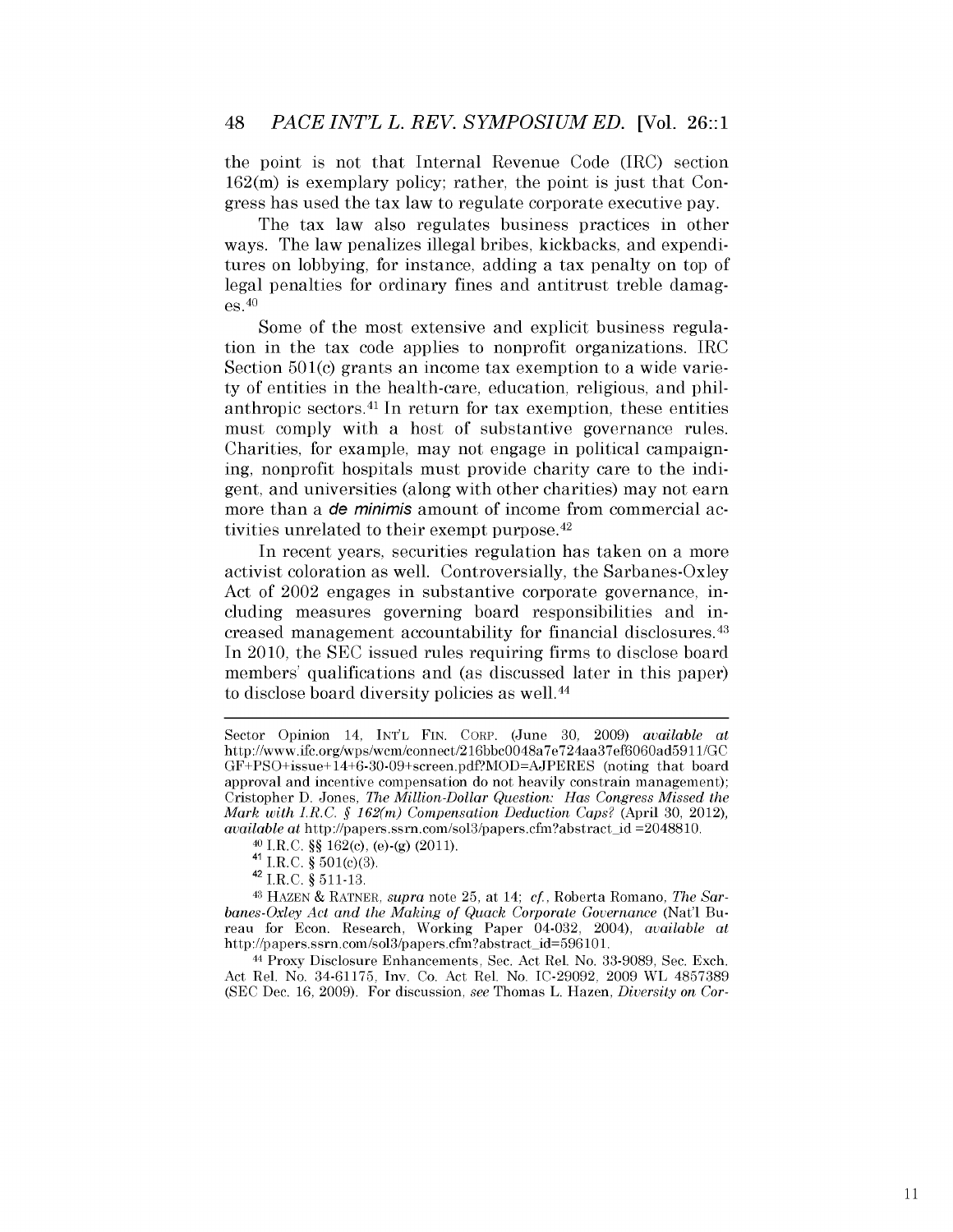The distinctive U.S. approach to business regulation suggests directions for integrating gender quotas with existing institutions. State corporate law is likely to be a weak vehicle for mandatory quotas because of interstate competition for corporate charters. A progressive state that enacts quotas may find that corporate charter "clients" migrate elsewhere.

By contrast, firms cannot avoid the federal tax law by moving from state to state; nor can they avoid federal securities laws if they intend to issue equity or debt into U.S. public markets. Tax and securities laws are highly salient to businesses, especially large businesses, which treat tax planning as a core corporate concern and who employ expert internal staffs (as well as external lawyers) to comply with tax and securities rules. Investors too are attuned to tax considerations and might well be interested in knowing whether companies are leaving tax dollars on the table or paying extra taxes.

To illustrate the possibilities, consider three options for the design of a U.S. program of gender quotas:

First, tax incentives and penalties could be useful primary or secondary legal vehicles for enacting quotas. The entire program could be enacted via the tax law through tax incentives for companies that comply -- indeed, the program could offer sliding subsidies that increase with increases in female representation (over some critical mass, say 30%). Alternatively, tax subsidies and penalties might reinforce or magnify the effects of a mandate adopted by, say, the EEOC. Tax breaks could be offered as a reward for companies that meet their gender quota early on (before the expiration of a transition period) or that voluntarily comply even though outside the mandated group. Tax penalties might be added to conventional legal penalties for noncompliant companies once the transition period has passed.

Details are, of course, important to design. A standard tax credit would offer no financial benefit to nonprofits or forprofits with low or negative taxable income. By contrast, a refundable tax credit with refundability extended to nonprofits could provide the same financial incentive to all claimants. The magnitude of the credit matters too; further consideration

*porate Boards* -- *Limits to the Business Rationale and the Connection Between Supporting Rationales and the Appropriate Response of the Law,* 89 N.C. L. REV. 887 (2011).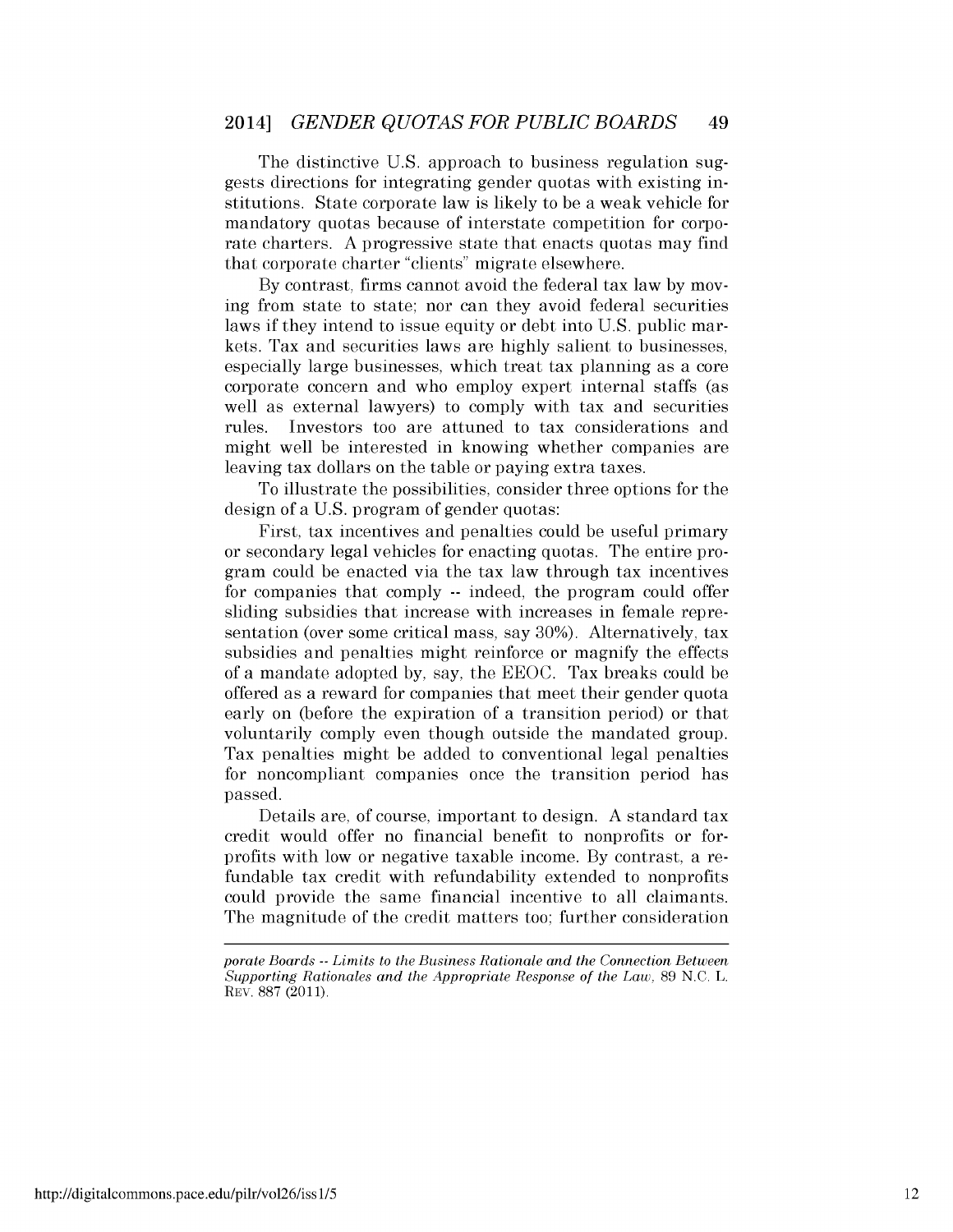should be given to the merits of a small, symbolic initiative (perhaps combined with the publicity options discussed below) compared to a larger and more costly incentive program.

Second, securities laws could also be used as either the primary or secondary vehicle for quotas. As noted above, the SEC has already required firms to disclose board members' qualifications and to discuss whether board nominating committees consider diversity. 45 This is, to be sure, a weak rule; it does not require firms to consider diversity or to defend homogeneous board appointments. Nor does it require the disclosure of the gender (or race) of existing board members.<sup>46</sup> A stronger disclosure strategy might pose sharper questions: *Are directors familiar with studies of gender bias in decisionmaking? Did the board take steps to cast a wide net for potential directors? How many women were interviewed for recent positions? How does the board intend to address diversity in the future?47* 

Third, both tax and securities can assist in the publicity that may be important to the success of a gender quota. We should not be overly sanguine about the impact of disclosure on business practices; there is evidence illustrating that disclosure can become routine to both management and consumers rather than highly salient.<sup>48</sup> Still, there are weaker and stronger forms of disclosure rules, and better design, combined with NGO and journalistic attention, can prompt disclosure of and attention to the right information. Tax law may seem an odd vehicle for disclosure because tax returns are traditionally private. But the law could easily require companies -- including private companies and nonprofits, neither of which file securities disclosures-to file a special, separate form disclosing the gender content of the boards of directors. That information could then be made available to the press and to advocacy or-

 $45$  17 C.F.R.  $229.407(c)(2)(vi)$ ; see also Press Release, U.S. Securities and Exchange Commission, SEC Approves Enhanced Disclosure About Risk,

Compensation and Corporate Governance (Dec. 19, 2009). 46 *See* Hazen, *supra* note 44, at 43. 47 For a cautionary note and a summary of empirical findings on responses to diversity disclosure, see Aaron Dhir, *Boardroom Diversity and Disclosure: A Nudge in the Right Direction? Commentary, THESTAR.COM (May* 31, 2013), http://www.thestar.com/opinion/commentary/2013/05/31/board room\_diversity \_and\_disclosure\_a\_nudge\_in\_the\_right\_direction.html.

<sup>48</sup>*See* Wong, *supra* note 39.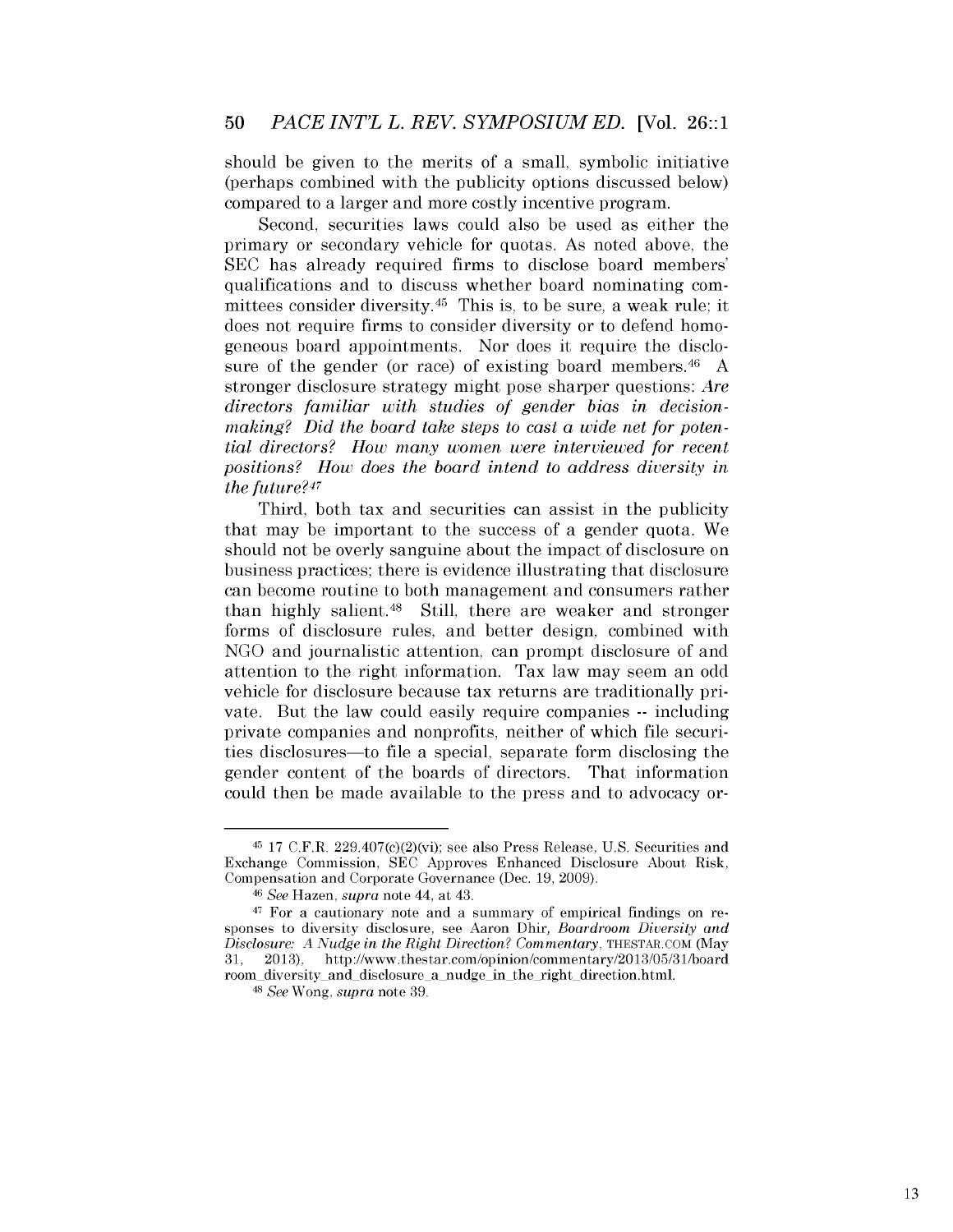ganizations. If tax incentives or penalties exist, the company might also be required to disclose whether the firm benefitted from any bonuses or suffered any penalties. In the case of penalties, a firm would be required to disclose why it was unable to meet diversity standards and how it planned to avoid the penalty the following year.

There are, of course, a large variety of design options for a U.S. quota program. My effort here is simply to point out that quotas need not mark a departure from U.S. business regulation but, instead, could fit readily into existing models.

#### II. GENDER QUOTAS AND NONPROFIT ORGANIZATIONS

Discussions of gender quotas typically target the corporate board, and most existing programs include public corporations or large corporations. But it is worth considering what kinds of organizations should be subject to a mandate or a voluntary effort. In the United States, the nonprofit sector merits particular attention because of its size and its thorough integration with business and government. That is, nonprofits in the United States occupy major sectors of the economy -- sectors that, in other countries, are the province of government.

Private philanthropy as a share of GDP is relatively high in the United States compared to Europe: the United States ranks third (at 4% of GDP) among 36 developed and developing countries studied by Johns Hopkins researchers. 49 The civil society workforce is also relatively large in the United States, representing 10% of the "economically active population." 50

The U.S. nonprofit sector encompasses many of the world's largest charities as well as major industries, notably education and health. Table 2 shows that, in addition to public charities, such as the Red Cross, the nonprofit sector includes private foundations such as the Gates Foundation and a variety of other organizations, including advocacy groups like the Sierra Club.

<sup>49</sup> John Hopkins Center for Civil Society Studies, *Comparative Data Tables,* http://ccss.jhu.edu/publications-findings?did=308 (last updated Sept. 1, 2004).

<sup>50</sup>*Id.* at Table 2.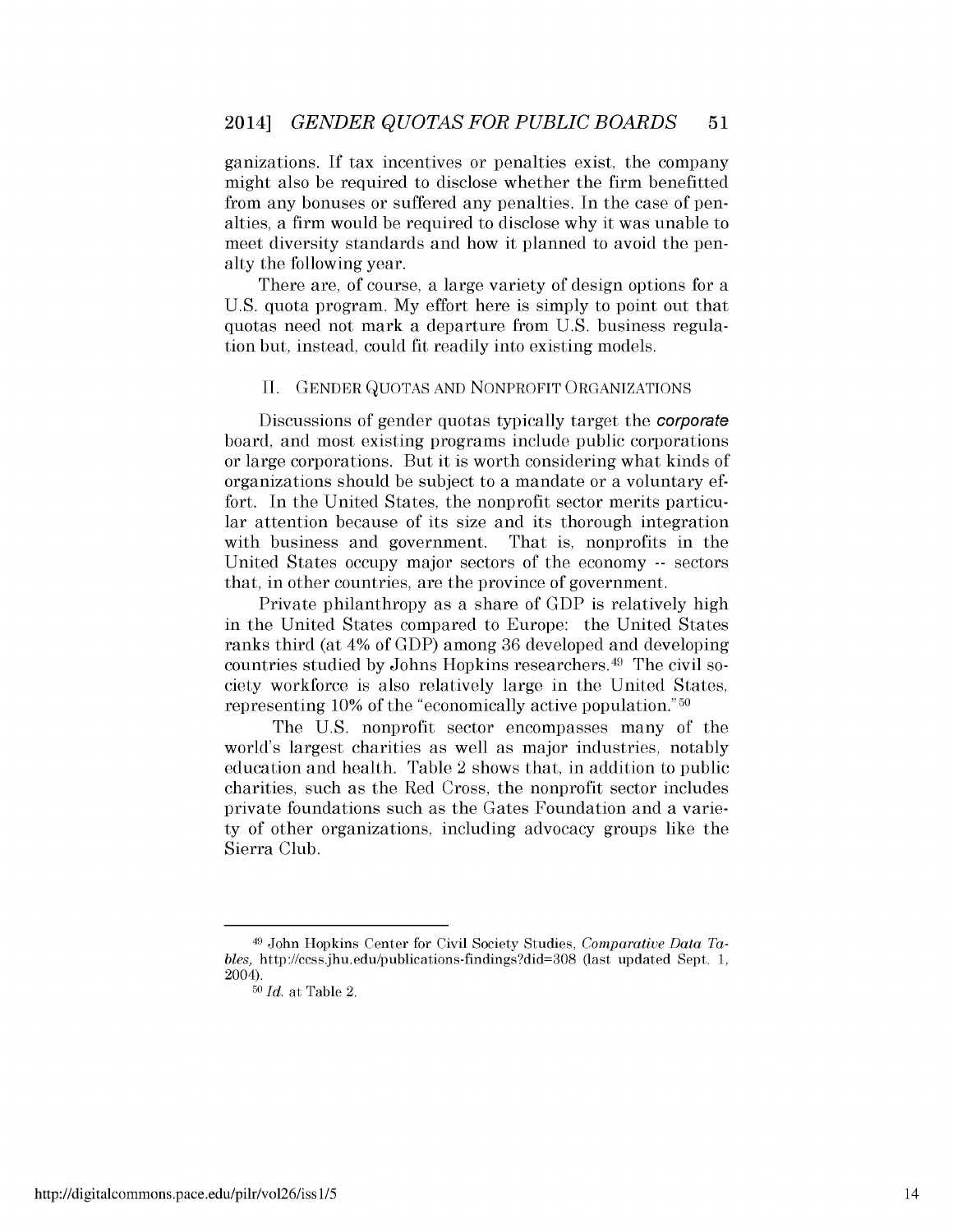# 52 *PACE INT'L L. REV. SYMPOSIUM ED.* [Vol. 26::1

| Type                                                                                                    | Examples                             | Number (%)       |
|---------------------------------------------------------------------------------------------------------|--------------------------------------|------------------|
| Total tax-exempt<br>or-<br>ganizations                                                                  |                                      | 1,565,497        |
| Public charities                                                                                        | Red Cross                            | 970,401<br>(62%) |
| Private foundations                                                                                     | Bill and Melinda<br>Gates Foundation | 98,837<br>(6%)   |
| Other<br>types (e.g.,<br>chambers of com-<br>merce, unions, politi-<br>cal lobbying organiza-<br>tions) | Sierra Club                          | 496,259<br>(32%) |

*Table 2. Types of U.S. Nonprofits, 201051* 

Surprisingly, the arts and religion represent vanishingly small portions of the U.S. nonprofit sector in dollar terms. As Table 3 illustrates, arts organizations earn just 2% of total nonprofit revenues, while religious organizations earn less than 1%. Health care  $(60%)$  and education  $(16.4%)$  are the two largest types. Many hospitals are nonprofits, as are virtually every private college and private primary and secondary school in the United States.

<sup>5</sup>l Urban Institute. *Quick Facts About Nonprofits. available at*  http ://nccs. urban. org/statistics/quickfacts. cfm.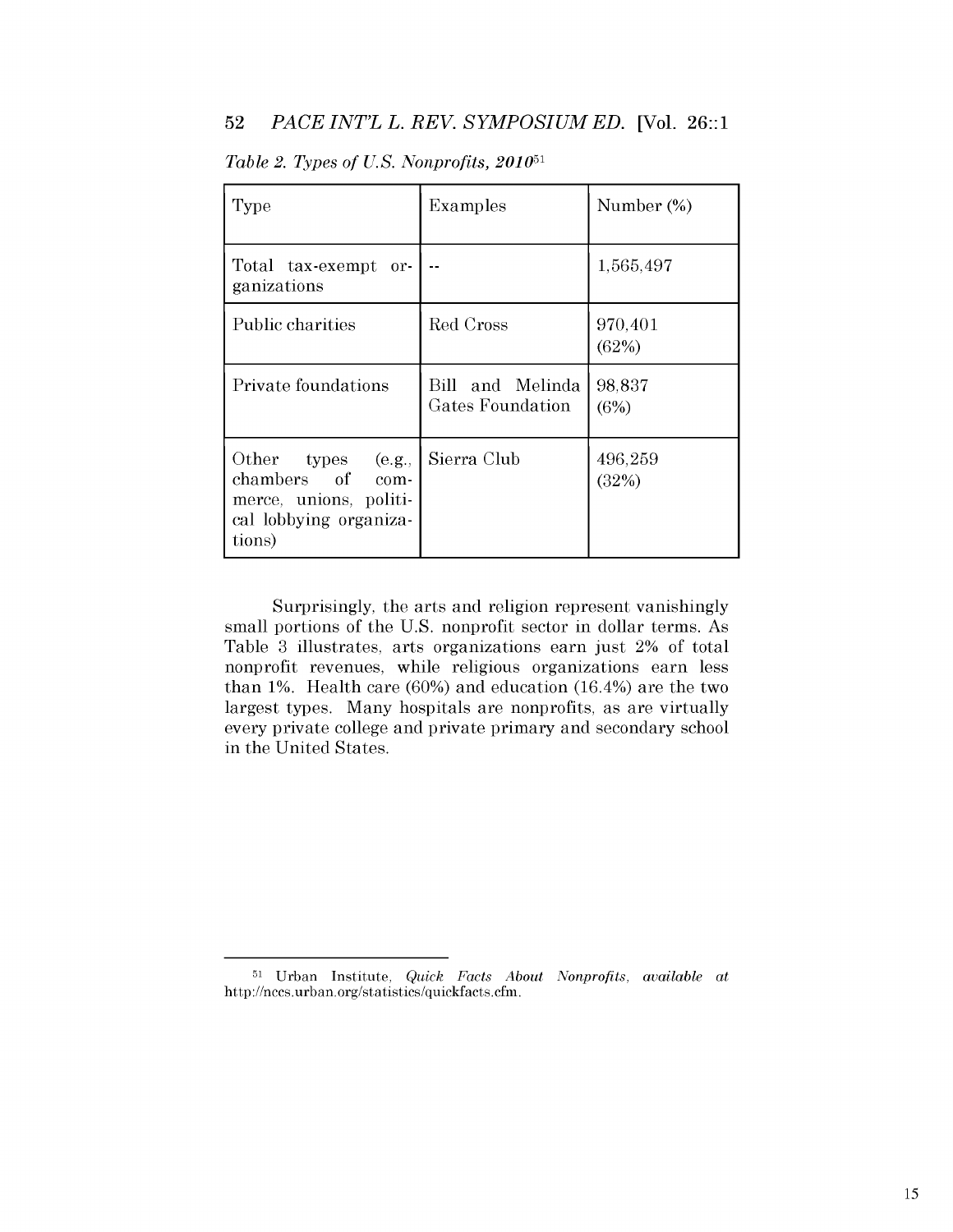| Type                               | Revenue in Billions (Percent-<br>age of Revenues) |
|------------------------------------|---------------------------------------------------|
| Arts, culture, and hu-<br>manities | \$29.3 billion<br>(1.9%)                          |
| Education                          | \$248 billion<br>$(16.4\%)$                       |
| Health                             | \$907.7 billion<br>(60%)                          |
| Human services                     | \$196.4 billion (13%)                             |
| Religion                           | \$13 billion (0.9%)                               |

*Table 3. Revenues of 501(c)(3) Organizations <sup>52</sup>*

Nonprofits also play a major role in the health care sector. Sixty percent of community hospitals are nonprofit, as are 50% of hospices and 30% of nursing homes. More than 60% of health insurance plans with more than 100,000 enrollees are nonprofit. 53 And all major colleges and universities are nonprofits in the tax sense: they are either private nonprofits (Harvard and Yale, for instance) or state institutions (the University of Virginia or Indiana University, for example).

The size and scope of nonprofit enterprises in the United States begins to suggest the problem with gender quotas limited to for-profit corporate boards. Restricting gender quotas to the for-profit sector would require Exxon Mobil, for example (a large, U.S.-based public company) to comply with a gender quota while exempting other companies such as the United Way and the American Red Cross, two of the largest U.S. charities. 54

<sup>52</sup> URBAN INSTITUTE, *The Nonprofit Sector in Brief,* 4 (2010), http://www.urban.org/UploadedPDF/412674-The-Nonprofit-Sector-in-Brief.  $pdf$  (Table 2).

<sup>53</sup> Alliance for Advancing Nonprofit Health Care, *The Value of Nonprofit Health Care,* NONPROFITHEALTHCARE.ORG 1, http://www.nonprofit healthcare.org/resources/AllianceReport-ValueOfNonprofitHealthCare.pdf.

<sup>54</sup> William P. Barrett, *The Largest U.S. Charities for 2012,* FORBES (Nov.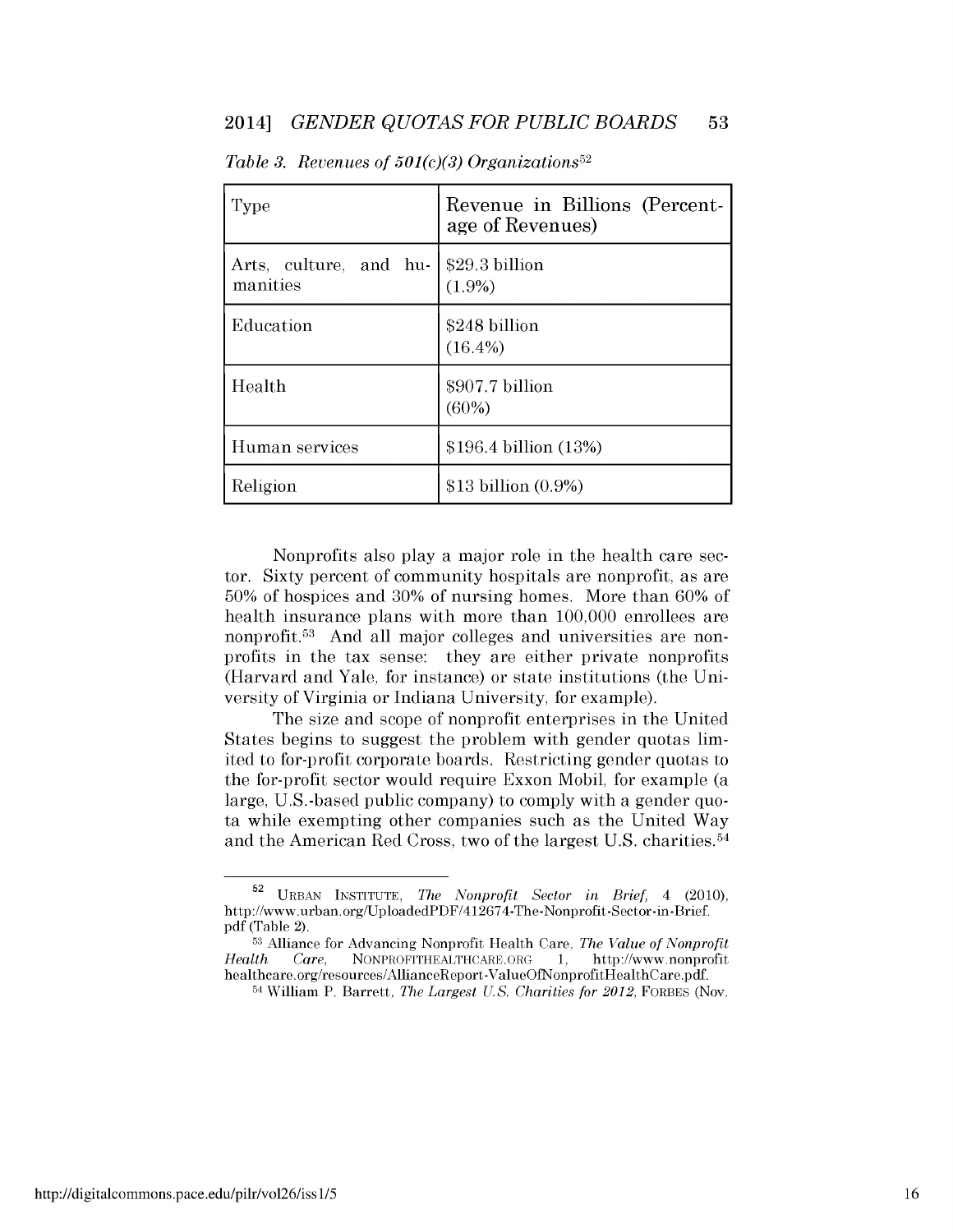New York Presbyterian Hospital/Weill Cornell Medical Center is a nonprofit -- and the country's largest nonprofit hospital with 2,200 beds.<sup>55</sup> Excluding nonprofits from quotas would thus excuse some of the nation's largest and most important businesses from gender equity in the boardroom.

Large corporate businesses are not unique in having severe underrepresentation of women in their top management and governing bodies. Women represent 16% of directors on boards of the Fortune 1000 and about 30% of members of governing boards of private and public universities.<sup>56</sup> The Harvard Corporation (now  $1/3$  female)<sup>57</sup> or the Yale Corporation (now  $30\%$  female)<sup>58</sup> are typical. Thirty percent is surely better than sixteen, but both fall well short of gender parity.<sup>59</sup> By contrast, when we look at all nonprofits, 48% of board members are female. <sup>60</sup>

Extending gender quotas to nonprofits would confer three benefits. First, a broad policy would extend the antidiscrimination benefits to a wider swath of female leaders and

57 Including President Drew Faust, four of the twelve members are women, based on their first names. *President and Fellows (Harvard Corporation),*  HARVARD.EDU, http://www.harvard.edu/harvard-corporation (last visited Mar. 21, 2014).

<sup>58</sup>*About: Leadership* & *Organization,* YALE.EDU, http://www.yale.edu/about/corporation.html (last visited Jan. 29, 2014) (excluding the ex officio members, the governor and lieutenant governor of Connecticut, five of the seventeen members of the Yale Corporation are women, based on their first names).

<sup>8, 2012),</sup> http://www.forbes.com/top-charities/.

<sup>55</sup> Kathleen Roney, *Fifty Largest Non-Profit Hospitals in America,*  BECKERS HOSPITAL REV. (July 18, 2011), http://www.beckershospitalreview. com/lists/50-largest-non-profit-hospitals-in-america.html.

*<sup>56</sup>See* 2020 Women on Boards, 2020 Gender Diversity Index, http://www.2020wob.com/blog/2020-gender-diversity-index (for data on the Fortune 1000 companies). For data on universities, *see* Mirinda L. Martin, *Governor's Choice: Gender Composition of Trustee Boards at Public Universities,* CORNELL UNIV. (Oct. 1, 2010), *available at*  http://digitalcommons.ilr.cornell.edu/cgi/viewcontent. cgi?article= 1146&contex t=workingpapers (Figure 1, showing public and private universities).

<sup>&</sup>lt;sup>59</sup> By contrast, in Fall 2012, 50% of Yale College students were women;<br>Office of Institutional Research: Factsheet. YALE.EDU. *see* Office of Institutional http://oir.yale.edu/yale-factsheet (showing that 2,677 of 5,379 undergraduates were women).

<sup>60</sup>*Nonprofit Governance Index,* BOARDSOURCE 1, 27 (2010), http://www.boardsource.org/dl.asp?document\_id=884 (based on a survey of 2,000 chief executives and board members of American nonprofits but not a statistically representative sample).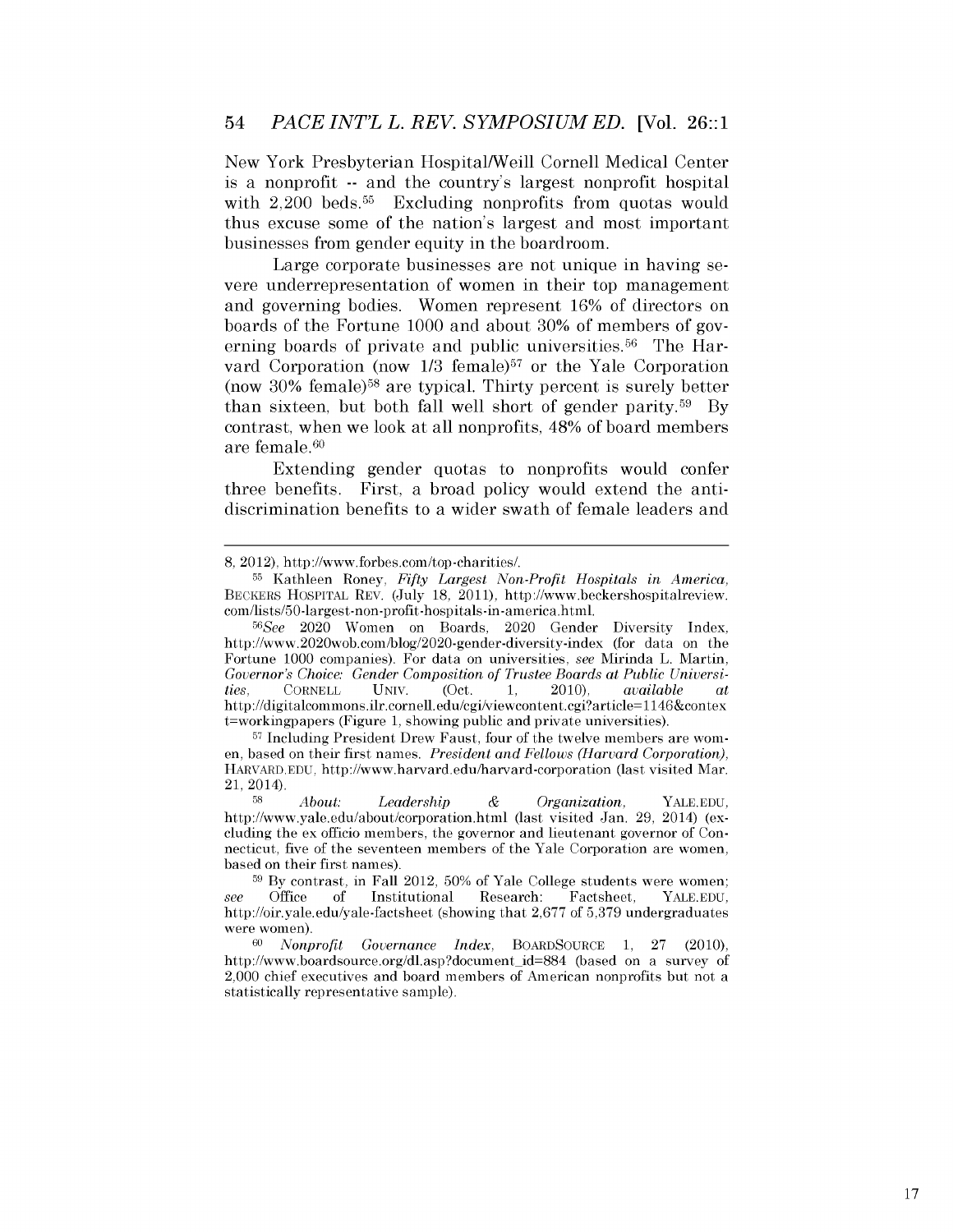to sectors of American business. Including universities in the quota system would convey the understanding that discrimination is a systemic problem, and not a pathology limited to corporations.

Second, and relatedly, a critical achievement of a successful gender quota policy will be the development of pathways to leadership for women. The importance of nonprofits in the health care and education sectors means that quotas could play a critical role in opening up avenues for female leadership in academia and in medicine.

Third, a broad policy of this type could also highlight the status of those nonprofits that already have substantial female representation. Offering favorable publicity to good actors would reward their achievement and show others that it is possible to find appropriate female board members.

There are, of course, policy and political tradeoffs. A broad policy potentially expands the class of opponents to quotas and expands the institutions that will worry (genuinely or as a pretext) that quotas will harm performance, forcing the hiring of unqualified directors.

#### **CONCLUSION**

To help gender quotas survive their transplant to the United States, we should be attentive to exceptional U.S. institutions. The federal tax code and securities law may be stronger candidates for implementation of a mandatory or voluntary effort than state corporate law. And the prominence of nonprofits in health care and education should prompt us to consider carefully whether some (or all) nonprofits should be subject to quotas as well.

To be sure, gender quotas face a host of design issues. The exemption of privately-held companies, for instance, should be a matter for concern, because many influential companies with large public presences are privately held. Forbes magazine reports that the top 220 private companies account for \$1.4 trillion in revenues and  $4.2$  million jobs.<sup>61</sup> The list of 220 includes such household names as Fidelity Investments

<sup>6</sup>l Andrea Murphy & Scott DeCarlo, *America's Largest Private Companies*  2012, FORBES (Nov. 28, 2012), http://www.forbes.com/largest-privatecompanies/.